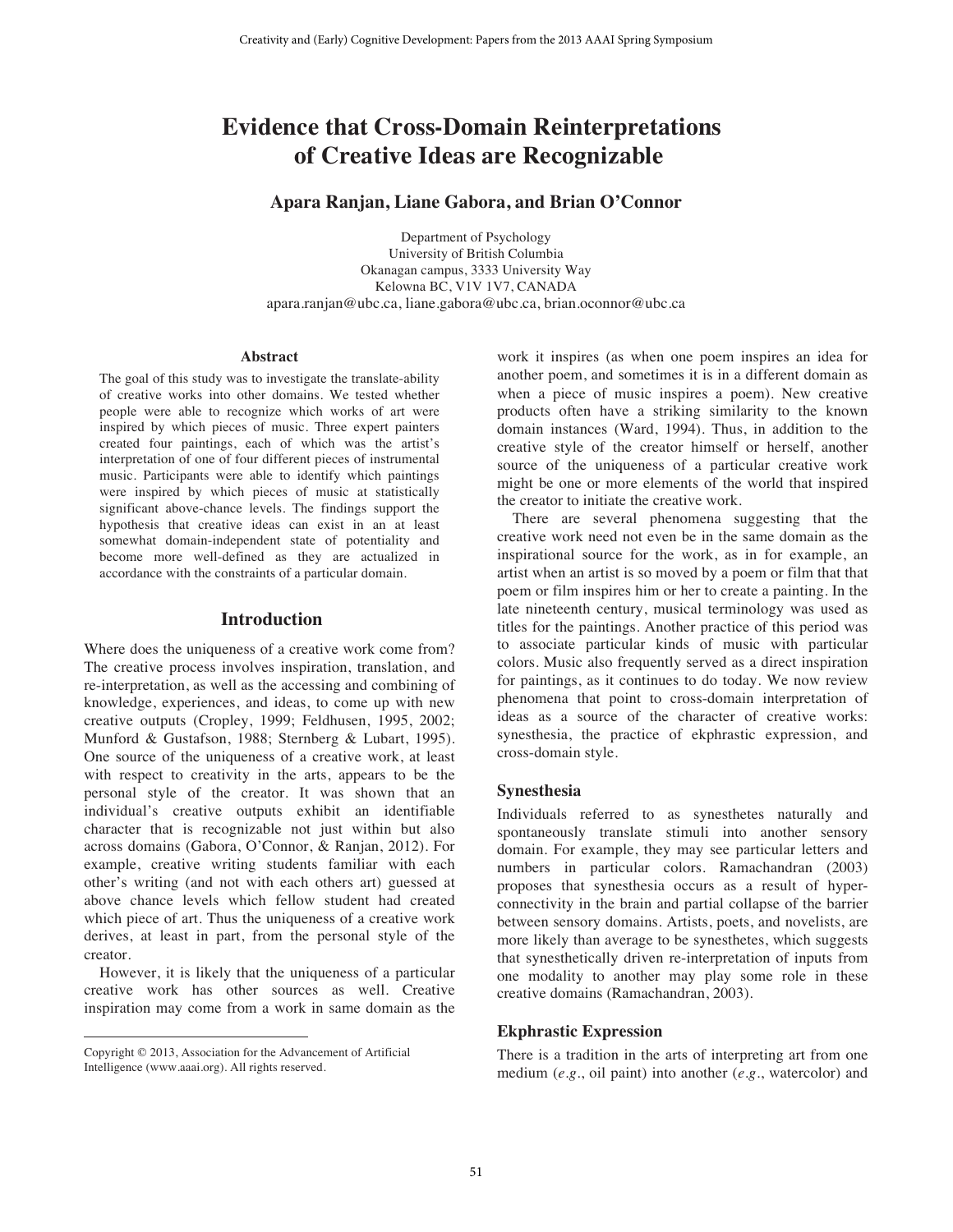thereby coming to know its underlying essence. This practice is referred to as *ekphrastic expression*. The idea behind ekphrastic expression is that an artist may have a more direct impact on an audience by translating one medium of art into another medium because this involves capturing, and thereby becoming intimate with, its underlying form or essence. Modern day film composers attempt to compose music that conveys the emotional tone of the events portrayed in a film, thereby heightening the viewer's experience of these events. Thus film scoring can be seen as a form of ekphrasis. The application of ekphrastic methods in the arts supports the idea that creative individuals extract patterns of information from the constraints of the domains in which they were originally expressed, and transform them into other domains.

# **Cross-Media Style**

Another reason to suspect that the character of creative works arises through cross-domain re-interpretations of creative ideas is the widespread phenomenon of *crossmedia style*. This refers to artistic style that is demonstrated by works of art in more than one medium. For example, the term rococo is applied to the painting, sculpture, literature, and music of a certain period. These forms are considered to be abstract archetypal forms or potentialities that make the mind interested in certain processes or arrangements in the artwork (Burke, 1957). Evidence for cross-media style shows how works of art in different media could be similar in terms of psychophysical, collative, and ecological properties (Hasenfus, 1978). There is also a pattern in the choice of elements (*i.e.*, colors, shapes, words, or instruments) made by an artist to create a novel piece of music, painting or writing (Berlyne, 1971).

# **Aims of the Present Research**

The goal of the current research was to test the hypothesis that the uniqueness of a creative work derives partly from conceptual entities themselves which get abstracted and reinterpreted into different concrete forms by investigating whether it is possible to recognize the source of inspiration for a creative work when that source of inspiration comes from a different domain. In other words, we aimed to determine whether it is possible to identify a work of art that exists in one medium after it has been recreated in another medium.

# **Methods**

This study examined whether people were able to correctly recognize which works of art were inspired by which pieces of music. The study was divided into two phases. In the first phase, artists created paintings in response to musical stimuli. In the second phase, naïve participants attempted to determine which piece of music was used as the source of inspiration for each artwork.

# **Phase One**

In the first phase of the study, expert artists were asked to create four paintings, each of which was the artist's interpretation of one of four different pieces of instrumental music.

 *Participants.* Three local expert artists, each with approximately 25 years of experience in the field of painting, were recruited for this study. They received 50\$ each for their participation.

*Musical Stimuli.* Four pieces of piano music were used in this study. The pieces were selected from a pool of 45 pieces chosen as exemplars of different musical styles: baroque classical, romantic, jazz and contemporary from commercially produced sound track CDs. Each of these original 45 pieces of music was cropped to three minutes duration, and then rated by three raters on 64 descriptive adjectives on five point Likert scales. The adjectives were derived from previous research on the collative properties of stimulus patterns, from measures of affective reactions to artwork (Berlyne, 1974), and from the affective circumplex (Russel, 1980; Watson & Tellegen, 1985). The raters had no previous training in music.

 Factor analysis and multidimensional scaling were used to compute the basic dimensions of aesthetic experience in the ratings, and reveal how the 45 pieces of music were dispersed in the dimensional spaces. The Euclidean distances between the pieces of music across the spaces were used to select four pieces of music from different regions that were clearly dissimilar from each other. The four pieces of music selected were the following:

- (1) 'Love is a Mystery' composed by Ludovico Einaudi
- (2) Number 29 B Flat Major', by Ludwig van Beethoven
- (3) 'Circus Gallop' by Marc-André Hamelin
- (4) 'All of Me' by Jon Schmidt

*Creation of Artworks*. Each of the three artists created one painting for each of the four pieces of piano music, for a total of 12 paintings. On the day that a painting was to be created, the artists were provided with a single piece of music. They were asked to reinterpret each piece of music as a painting, *i.e.*, to paint imagining what the music would look like if it were a painting. They were instructed to paint while listening to the music, and encouraged to listen to the music as many times as they wished while they painted. They were asked to paint using the materials they thought could most effectively express the music (*e.g*., watercolors, oils, acrylic, or chalk). All participants were instructed to take up to a maximum of 120 minutes to listen to the music and complete the painting.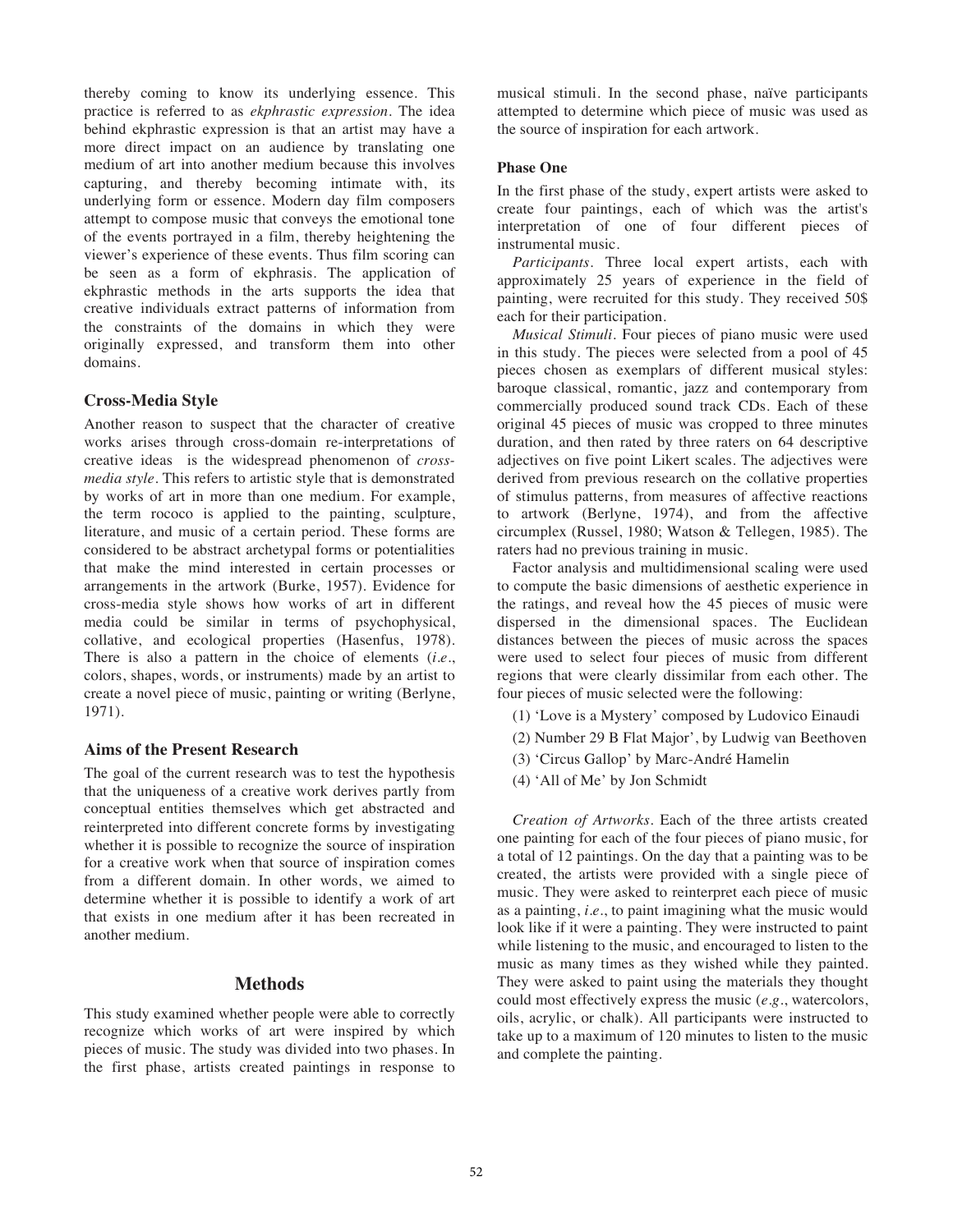The paintings were created in the artists' personal studios. The artists were instructed to complete their painting at one sitting without interruption until they were finished. In order to limit the influence of the previous piece of music on the new painting, artists were instructed not to re-listen to the piece of music after the painting was finished, and there was a gap of four days between each painting session.

 Representative examples of the music-inspired paintings obtained in Phase One of the study are provided in Figures 1 and 2. These paintings constituted the stimuli that were used in Phase Two.



*Figure 1. A painting created by one of the artists in response to the piece Number 29 B flat major' by Ludwig van Beethoven.* 



*Figure 2. A painting generated by one of the artists as an interpretation of the piece 'All of Me' composed by Jon Schmidt.* 

#### **Phase Two.**

In the second phase of the study we tested whether people are able to recognize which pieces of music were interpreted as which paintings.

*Participants.* 52 undergraduates enrolled in psychology courses at the University of British Columbia participated in the study using the SONA system which matches research projects to potential particiaptns. They received partial course credit for their participation.

*Procedure and Materials.* This part of the study was set up online. The four pieces of music and the twelve paintings from Phase One were used. Each painting was displayed on a different webpage, which participants looked at one at a time. In addition to the painting, each webpage had links to the four pieces of music. Participants were asked to look at the painting, to listen to the four pieces of music, and identify which piece of music they think was most likely to have inspired the painting that appeared on that page.

*Analytic Methods.* Two statistics, *H* and *Hu*, were computed to assess the accuracies of the participants' paintings-to-music matches. *H* is the simple hit rate, or the proportion of correct guesses. The *Hu* was based on signal detection theory research and it corrects for chance guessing and for response bias, such as the tendency to use particular response categories more or less than other response categories (Wagner, 1993). *H* and *Hu* were computed for each participant. One-sample t-tests and a data randomization procedure (Manly, 2007) were then used to assess the statistical significance of the mean *H* and *Hu* values. This was accomplished by determining whether the mean *H* and *Hu* values were significantly different from the *H* and *Hu* values that would have been obtained had participants provided random guesses.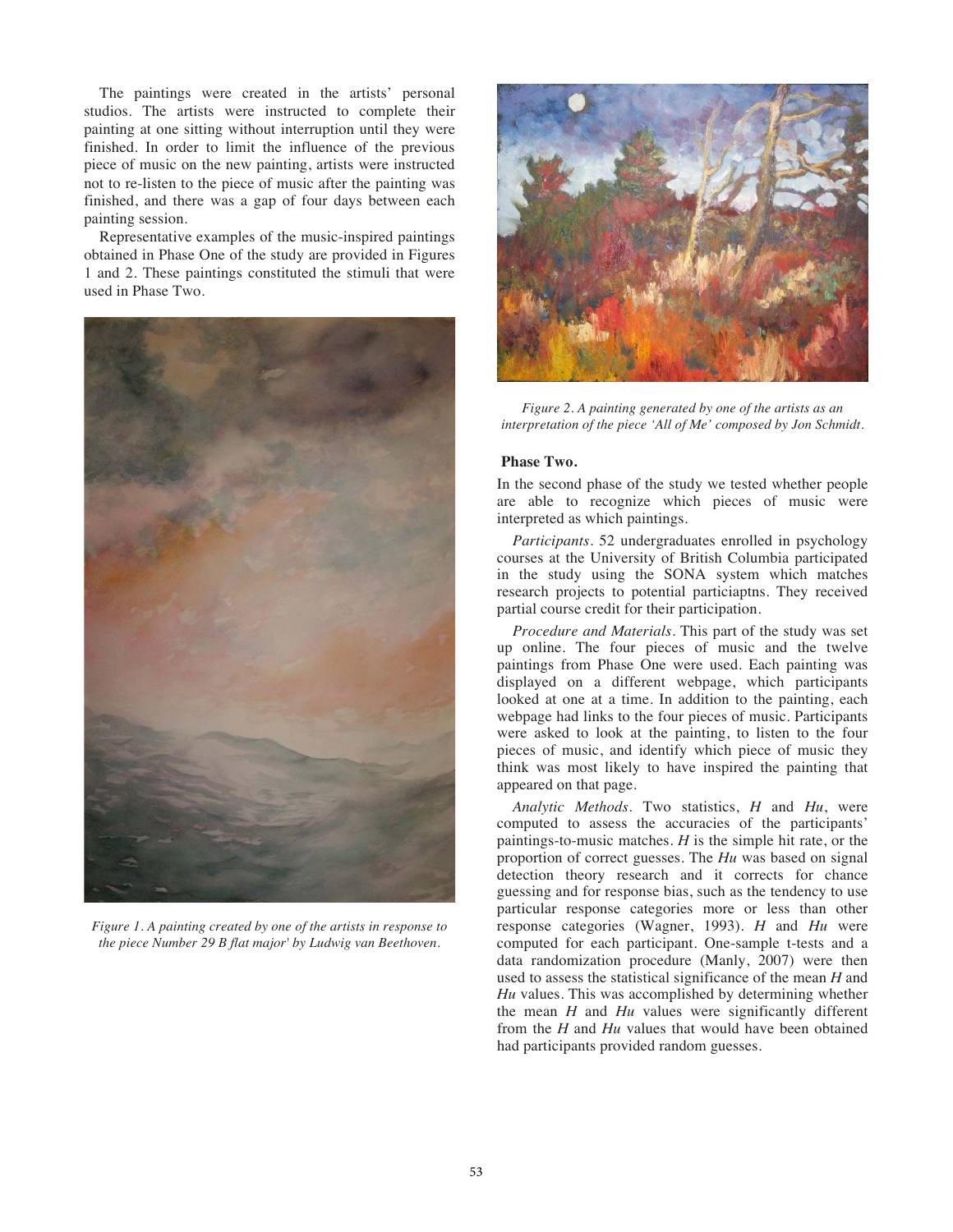## **Results**

The results of this study are summarized in Table 1. The mean hit rates were  $H = .51$  and  $Hu = .54$ . The mean hit rates that would have been obtained on the basis of random guesses for these questions were .25 and .25, respectively. Both hit rates were statistically significant according to both conventional and data randomization t-tests  $(t(51) =$ 6.9,  $p < .001$ , and  $t(51) = 7.2$ ,  $p < .001$ ). The *r* effect sizes were large, .70 and .71. Thus participants were able to identify at above-chance levels which paintings were inspired by which pieces of music.

|                             | <b>Mean Hit</b><br>Rate | <b>Chance</b><br><b>Hit Rate</b> | $t$ (df) | r Effect<br><b>Size</b> |
|-----------------------------|-------------------------|----------------------------------|----------|-------------------------|
| Hit Rate $(H)$              | .51                     | .25                              | 6.9(51)  | .70                     |
| Unbiased Hit<br>Rate $(Hu)$ | .54                     | .25                              | 7.2(51)  |                         |

Table 1: Table for Mean Hit Rates, *t*-Test values, and *r* Effect Size for identification of paintings inspired by the four pieces of music. All hit rates and t values were statistically significant at the .05 level.

### **Discussion**

To our knowledge, no previous study has tested the hypothesis that the core idea behind a creative work is recognizable when it is translated from one domain to another. This hypothesis was supported by our finding that when pieces of music were re-interpreted as paintings, naïve participants were able to guess significantly above chance which piece of music inspired which painting. Although the medium of expression is different, something of its essence of the idea remains sufficiently intact for an observer to detect a resemblance between the new work and the source that inspired it.

 There is a longstanding a debate concerning the extent to which the semantic complexity of artistic works is amenable to scientific methods (Becker, 1982). We suggest that at their core, creative ideas may be much less domaindependent than they are generally assumed to be, and that indeed it is possible for their domain-specific aspects to be stripped away such that they exist in an abstracted state of potentiality and being re-expressed in another form. This interpretation of the results is consistent with a number of other phenomena, such as synesthesia and ekphrastic expression, discussed in the Introduction. The research reported on here may be a step toward distinguishing between domain-specific and domain-general aspects of creative works. The notion that the uniqueness of a creative work derives at least in part from, not just the personal style of the creator, but from encounters with works in domains that differ from the domain of the creative output, or even different kinds of experiences altogether, suggests that creative works emerge from a state of potentiality that can manifest in different domains. A creative idea can exist in form that is freed of the constraints of a particular domain, and that the creator's job may be in part to, to simply allow that domain-independent entity to take a particular form, using domain-specific expertise and the tools of his or her trade. Over time they may become more fully actualized, and well-defined, as they are considered from different perspectives in accordance with the constraints of the domain in which they are expressed. It was suggested that this is because an individual's creative outputs are expressions of a particular underlying uniquely structured self-organizing internal model of the world, or worldview. The proposal that creativity reflects the tendency of a worldview to transform in such a way as to find connections, reduce dissonance, and achieve a more stable structure. When a work is translated from one domain (*e.g*., music) into another (*e.g*., painting), the two works will be recognizably related because they are expressions of the same core idea. This view of creativity is consistent with previous research showing that midway through a creative process, an idea may exist in a state of potentiality in a 'half-baked' state of potentiality, in which one or more elements are ill-defined (Gabora, 2001, 2005, 2010, 2011; Gabora & Holmes, 2010; Gabora & Saab, 2011; Schwartz & Gabora, submitted).

 Although that idea that at least some creative tasks involve the abstraction of form from one domain and reexpression of it into another domain seems intuitively obvious to many of the artists we have spoken with, it stands in contrast with most academic theories of creativity. Creativity is typically portrayed as a process of searching and selecting amongst candidate ideas that exist in discrete, well-defined states. This can be traced back to early views arising in the artificial intelligence community, wherein creativity was thought to proceed by heuristically guided search through a space of possible solutions (Newell, Shaw & Simon, 1957; Newell & Simon, 1972; Simon, 1973, 1986) or possible problem representations (*e.g.,* Kaplan & Simon, 1990, Ohlsson, 1992). The view that creativity proceeds through a process of search and selection also assumed in more contemporary theories, such as the theory that creativity is a Darwinian process; *i.e.*, new ideas are obtained by generating variations more or less at random and selecting the best (*e.g.,* Campbell, 1965; Simonton 1999a,b, 2005).

The results reported here inevitably lead to the question of what it was about the paintings that made it possible to trace them to the artworks that had inspired them. Aesthetic perception stimulated by works of art, such as paintings, drawings, or sculptures, may lead to complex responses. These responses could be emotional, cognitive, behavioral, and/or physiological in nature, and amenable to re-expression in another form. One theory that may provide insight into the mechanisms underlying crossdomain translation of ideas is *common coding*. According to this theory, information in different brain regions is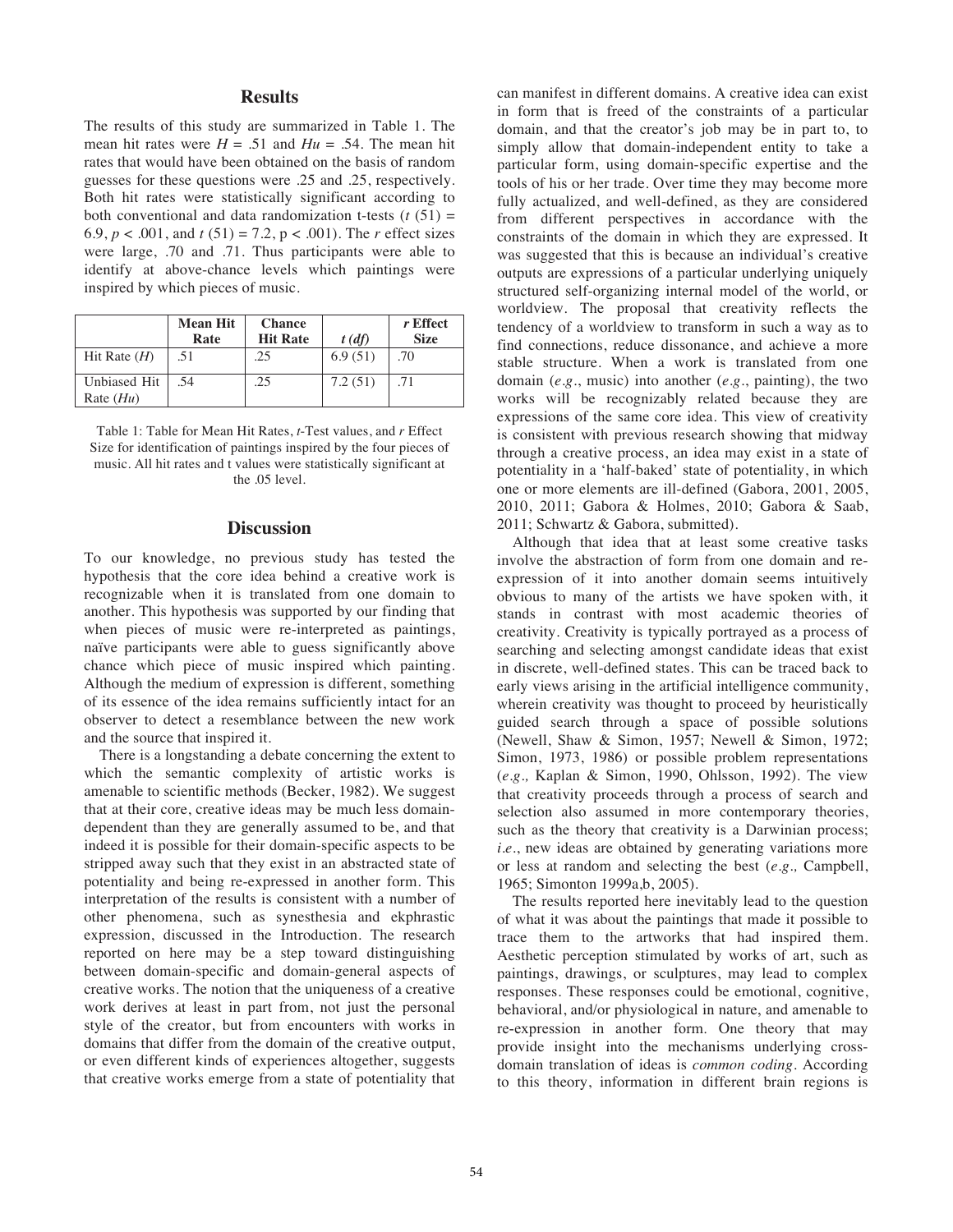represented using the same basic coding system, thereby facilitating the sharing and re-interpretation of their contents. This is said to be particularly the case for three kinds of representations: motor representations, perceptual representations, and the covert activation of motor and perceptual representations that occurs when we imagine movements. Any one of these movement representations can automatically trigger the other two (Prinz, 1997). The common coding hypothesis could thus also at least partially account for the ability to re-interpret ideas across different domains, and to recognize the essence of the idea after it has been re-interpreted. Moreover, it allows for the possibility of recognizing dynamic inspirational sources (such as music) from static traces (such as paintings).

Research by Feedberg and Gallese (2007) on the perceiving action in the artwork provides another possible clue to the mechanisms underlying cross-domain interpretation of creative ideas. They propose that art observers implicitly imitate the creative actions undertaken by the artist in the making of the work. In our study it is possible that observers were not just perceiving action in art but were also able to match it rhythm and tempo of the music. This phenomenon of action perception in paintings could also at least partially account for the ability to recognize the essence of ideas interpreted across domains. In order to recognize the inspiration of an artwork or a cross-media style, expertise in a domain might stimulate the action system while the observer imagines how the artwork was created.

Future research will focus on the role of expertise in the recognition of a connection between works in different domains. We hypothesis that expertise in a domain might increase the activation of the action system while the observer imagines how the artwork got created, thereby enhancing the capacity for recognition of cross-domain reinterpretation in a task such as this.

## **Acknowledgments**

We are grateful for funding to the second author from the Natural Sciences and Engineering Research Council of Canada and the Concerted Research Program of the Flemish Government of Belgium. We thank Jon Corbett for his assistance in carrying out this research. We also thank the editor and anonymous reviewers for comments and suggestions.

# **References**

Becker, H. (Eds). 1982. *Art worlds.* Berkeley, CA: University of California Press.

Berlyne, D. E. (Eds). 1971. *Aesthetics and psychobiology*. New York: Appleton-Century-Crofts.

Berlyne, D. E. (Ed). 1974. *Studies in the new experimental aesthetics: Steps towards an objective psychology of aesthetic appreciation*. London: Halstead Press .

Boden, M. A. 2010. *Personal signatures in art. In M.A. Boden (Ed), Creativity and Art: The three roads to surprise,* pp. 92-124. Oxford: Oxford University Press.

Brown, P. 2008. From systems art to artificial life: Early generative art at the Slade School of Fine Arts. In C. Gere, P. Brown, N. Lambert, and C, Mason (Eds.) *White heat and cold logic: British Computer Arts 1960-1980, An historical and critical analysis,* pp. 275-289. Cambridge, Mass: MIT Press.

Burke, K. (Eds). 1957. *Counter-statement.* Chicago: University of Chicago Press.

Cropley, A. J. 1999. Creativity and cognition: producing effective novelty. *Roeper Riview.* 21(4): 253-265.

Cytowic, R. E. 1995. Synesthesia: Phenomenology and neuropsychology: A review of current knowledge. *PSYCHE: an Interdisciplinary Journal of Research on Consciousness, 2*(10) http://psyche.cs.monash.edu.au/v2/psyche-2-10-cytowic.html

Flach, R., Knoblich, G. and Prinz, W. 2004. Recognizing one's own clapping: The role of temporal cues in self-recognition. *Psychological Research,* 11: 147-156.

Gabora, L. (2001). Cognitive mechanisms underlying the origin and evolution of culture. Ph.D. Thesis, Free University of Brussels.

Gabora, L. 2005. Creative thought as a non-Darwinian evolutionary process. *Journal of Creative Behavior.* 39(4): 262- 283. [nlin.AO/0411057]

Gabora, L. 2010. Revenge of the 'neurds': Characterizing creative thought in terms of the structure and dynamics of memory. *Creativity Research Journal.* 22(1): 1-13.

Gabora, L. 2011. An analysis of the Blind Variation and Selective Retention (BVSR) theory of creativity. *Creativity Research Journal.* 23(2): 155-165.

Gabora, L., and Aerts, D. 2009. A model of the emergence and evolution of integrated worldviews. *Journal of Mathematical Psychology.* 53: 434-451.

Gabora, L. and Holmes, N. 2010. Dangling from a tassel on the fabric of socially constructed reality: Reflections on the creative writing process. In (A. Cropley, D. Cropley, J. Kaufman, & M. Runco, Eds.) *The dark side of creativity.* pp. 277-296. Cambridge UK: Cambridge University Press.

Gabora, L., O'Connor, B., and Ranjan, A. 2012. The recognizability of individual creative styles within and across domains. *Psychology of Aesthetics, Creativity, and the Arts.*  6(4):351-360.

Gabora, L., and Saab, A. 2011. Creative interference and states of potentiality in analogy problem solving. *Proceedings of the Annual Meeting of the Cognitive Science Society*.pp. 3506-3511. July 20-23, Boston MA.

Hasenfus, N. 1978. Cross-media style: A psychological approach. *Poetics. 7*: 207-216.

Kaufman, J. C., and Baer, J. 2004. Hawking's Haiku, Madonna's Math: why it's hard to be creative in every room of the house. In R. J. Sternberg, E. L. Grigorenko & J. L. Singer (Eds.), *Creativity: From potential to realization*.pp. 3–19. Washington, DC: American Psychological Association.